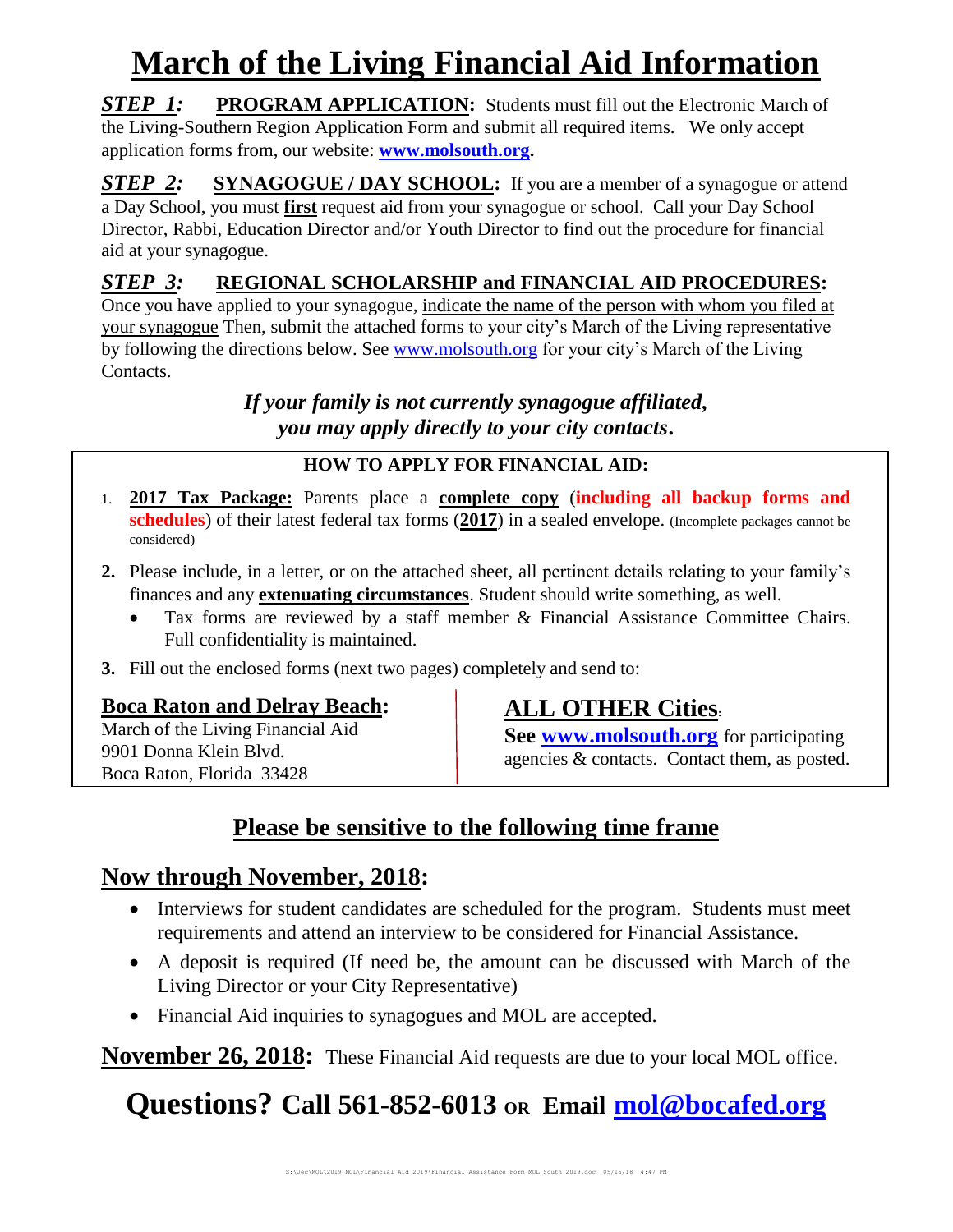## FINANCIAL AID REQUEST for the MARCH of the LIVING Page 1

Financial Aid is considered in a confidential manner. No legitimate request is refused. Each city in the Southern Region has particular processes. Applicants & their family are responsible to followup in their cities. See [www.molsouth.org](http://www.molsouth.org/) for your local contacts and information.

|                                                                                                      | <b>MOM</b>            |                  | <b>DAD</b>      |                |     |
|------------------------------------------------------------------------------------------------------|-----------------------|------------------|-----------------|----------------|-----|
|                                                                                                      | <b>MOM</b>            |                  |                 |                |     |
| <b>Parents Phones:</b>                                                                               | <b>DAD</b>            |                  |                 |                |     |
| <b>Mom HOME</b>                                                                                      | <b>Mom CELL</b>       |                  | <b>Mom WORK</b> |                |     |
| Dad HOME                                                                                             | Dad CELL              |                  | Dad WORK        |                |     |
| <b>Addresses:</b>                                                                                    |                       |                  |                 |                |     |
| <b>Mom Home Street Address</b>                                                                       |                       | <b>City</b>      |                 | <b>State</b>   | Zip |
| <b>Dad Home Street Address</b>                                                                       |                       | <b>City</b>      |                 | <b>State</b>   | Zip |
| <b>Parent's Marital Status:</b>                                                                      | □ Married<br>Divorced | $\Box$ Separated | $\Box$ Single   | □ Widowed      |     |
|                                                                                                      |                       |                  |                 |                |     |
| Have you applied to your synagogue for financial assistance? (Circle one)                            |                       |                  | <b>YES</b>      | N <sub>O</sub> |     |
| Name of previous Israel Program student applicant has attended (if any): ___________________________ |                       |                  |                 |                |     |
|                                                                                                      |                       |                  |                 |                |     |